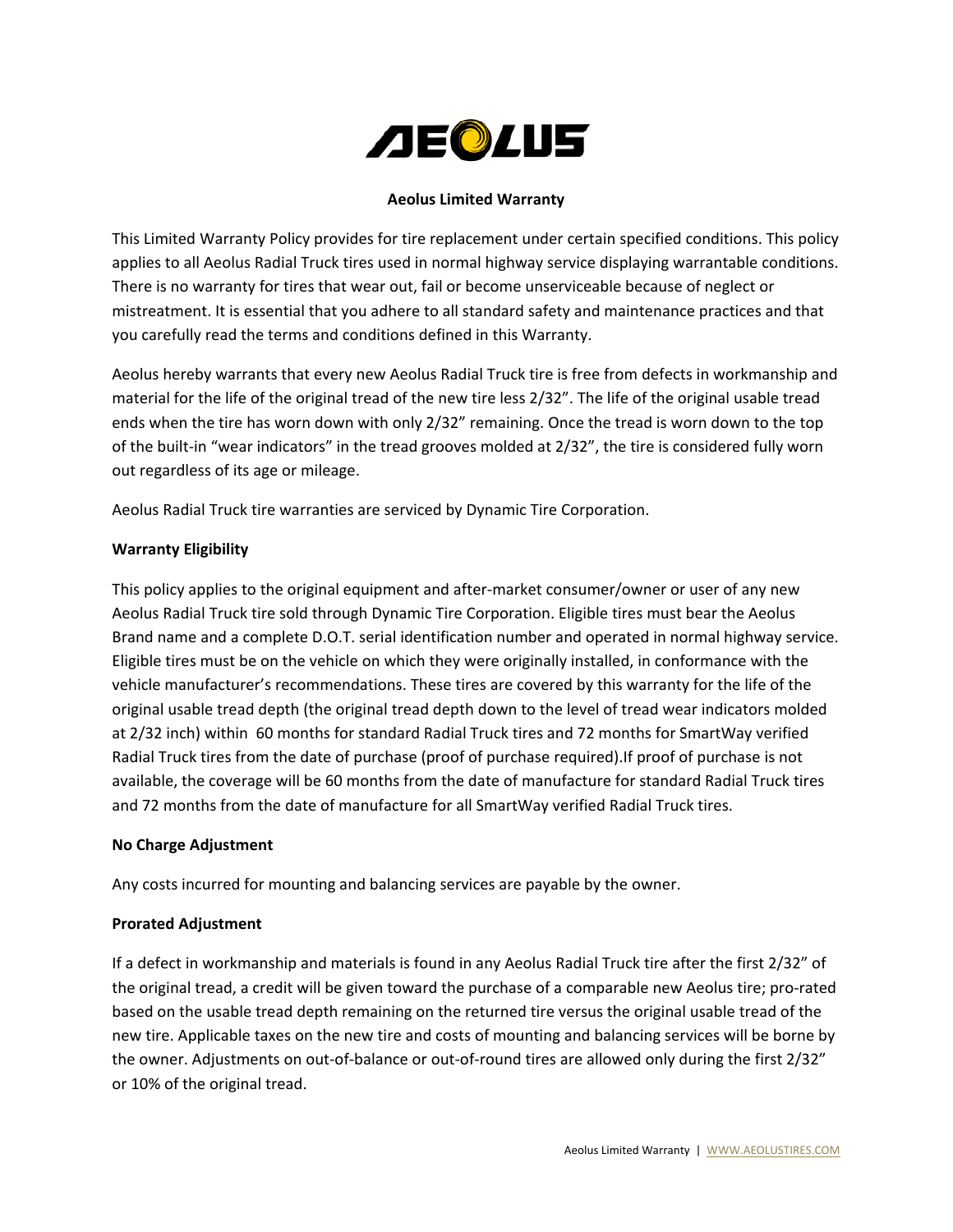#### **Exclusions**

- i. All Aeolus warranties are limited to the original purchaser and the original vehicle on which they are mounted. Warranties are not assignable to subsequent purchasers or vehicles. This limited warranty is valid only in Canada. Any tire used or equipped on a vehicle registered or regularly operated outside Canada is not covered by this warranty. The following is not covered by the Limited Warranty:
	- a. Tire branded or marked "Non-Adjustable" (N/A) or "Blemished" (Blem), or previously adjusted.

Failure, damage or irregular wear due to:

- Road hazards (i.e. puncture, cut, snag, impact breaks, etc.), wreck or collision; Fire, accident or vandalism; Mechanical condition of vehicle, including misalignment, wheel imbalance, faulty shocks or brakes; Misapplication of tire, use of improper inner tube; Alteration of the tire or addition of alien material or transfer from one vehicle to another, and Faulty retreading or repairing procedures or materials used in the retreading process
- b. Cost of mounting and balancing services.

Loss of time or use, inconvenience, or any incidental or consequential damages. Tires operated at speeds that exceed posted limits, and tires used in racing or competition.

Tires used in non-standard applications.

Tires designed for highway use operated in off-road conditions.

Tires that are improperly repaired including, but not limited to; sidewall modification by addition or removal of material, tubeless tires into which anything other than air has been introduced including foam, dry or liquid balancers and sealants.

Tire/tube failure and air loss that has resulted from tube manufacturing deficiencies, tube deterioration, tire under/over inflation, improper tube and flap assembly, mounting tool damage, use of wrong size tube or a used tube, a bias tube in a radial application, applying an incompatible mounting lubricant, foreign objects contacting tube assembly.

Aeolus does not warrant tubes, tube fitment, tube usage or the consequences thereof unless supplied by Aeolus with the tire as a set.

c. Tires subjected to vehicle suspension deficiencies, wheels mis-alignment, improperly maintained balance of inflation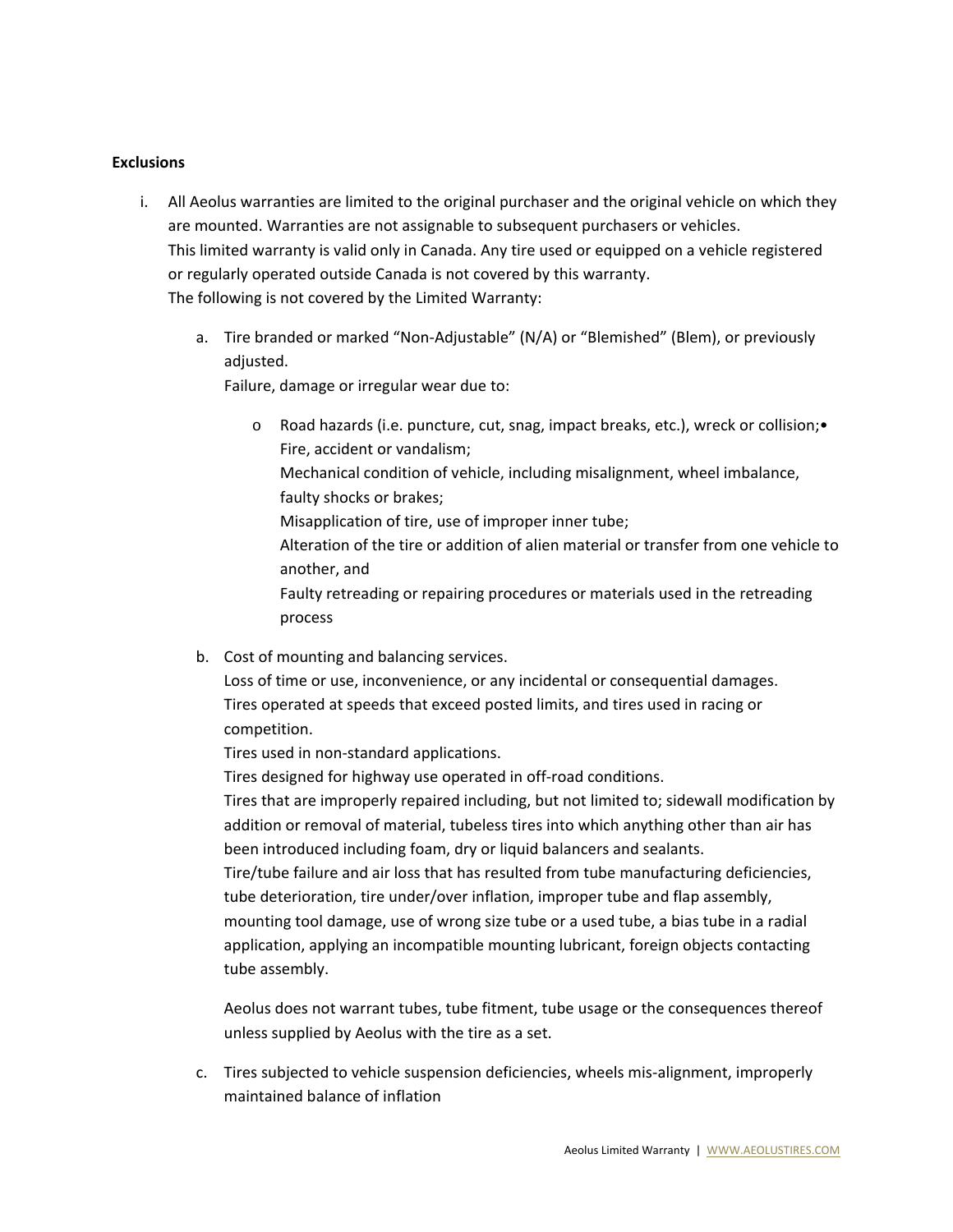- d. Tires submitted for ride disturbance complaints after the first two thirty-seconds of an inch (2/32") new tread wear.
- e. Tires with the Department of Transportation (DOT) number removed. Tires worn past the last two thirty-seconds of an inch (2/32") of original tread depth.
- f. Ozone cracking or weather checking on tires submitted more than four years (4) after the date of manufacture.

D. Retreadability – no coverage is applied to tires with any exposed cords in the bead, sidewall or tread areas

E. Retreadability and Extended Service and Retreads

- g. Tires rendered non-retreadable or unserviceable due to faulty or improper retreading. Improper retreading includes buffing to the cord surface, insufficient vulcanization, and failure of the bonding agent.
- h. Aeolus does not warrant inspection for retreadability, the retread process, design, workmanship or materials.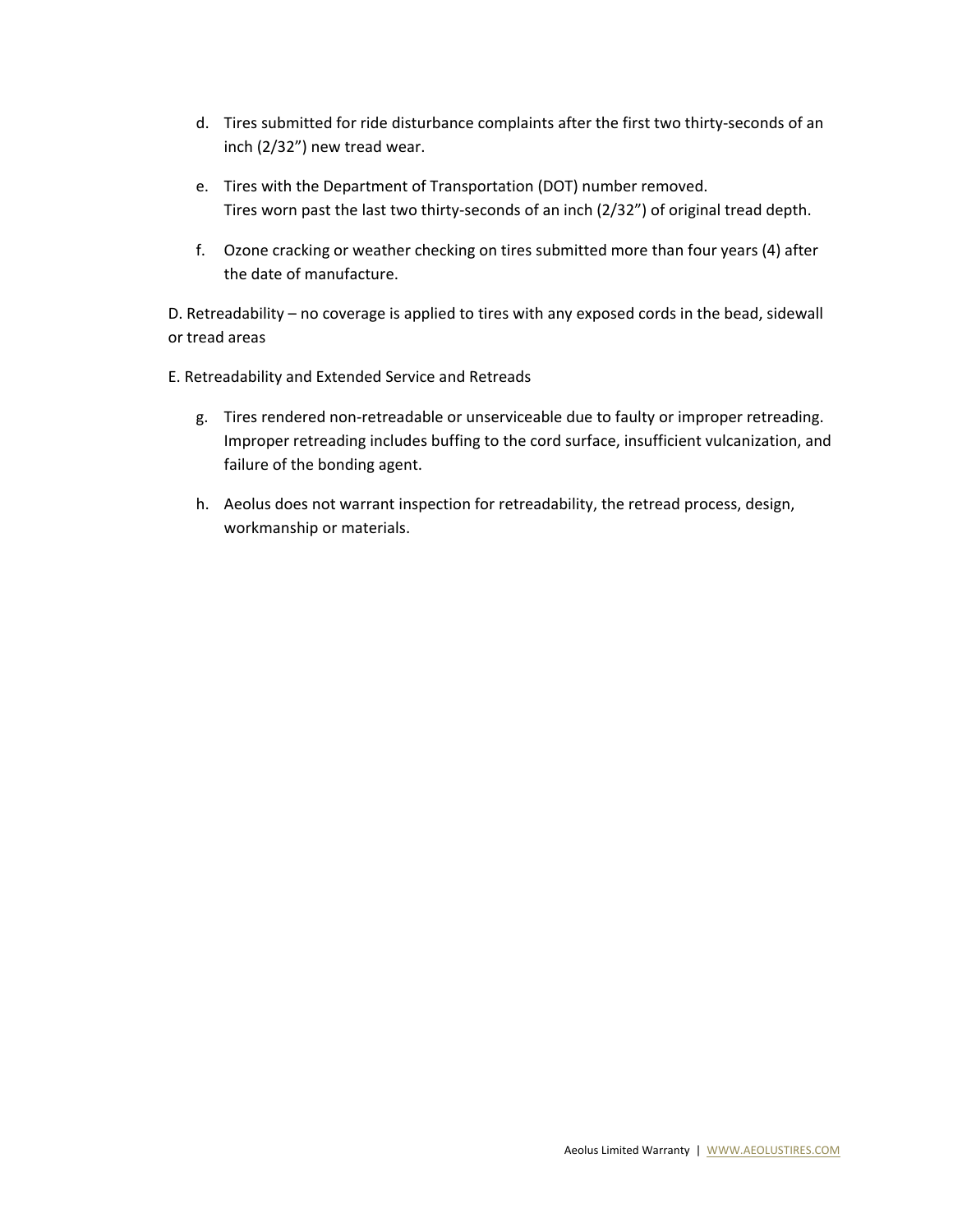# **Casing Policy**

Casings of an Aeolus radial truck tires are warranted against defects in workmanship and material up to the time of the second retread (see age restrictions in c. below). Defects in workmanship and material found in the process of buffing for retread are warrantable (for first and second retread). The number of retreads must be clearly identified on the casing sidewall.

a. If an examination shows that a casing of a Aeolus radial truck tire failed due to a defect in workmanship or material, Aeolus will give a credit towards the purchase price of a comparable new Aeolus tire based on the values listed below:

| <b>DIMENSION</b> | <b>VALUE (CDN)</b> |
|------------------|--------------------|
| 215/75R17.5      | \$15               |
| 235/75R17.5      | \$15               |
| 225/70R19.5      | \$20               |
| 245/70R19.5      | \$20               |
| 265/70R19.5      | \$20               |
| 10R22.5          | \$45               |
| 11R22.5          | \$50               |
| 12R22.5          | \$55               |
| 11R24.5          | \$60               |
| 255/70R22.5      | \$35               |
| 275/70R22.5      | \$40               |
| 295/75R22.5      | \$50               |
| 285/75R24.5      | \$60               |
| 315/80R22.5      | \$70               |
| 385/65R22.5      | \$75               |
| 425/65R22.5      | \$80               |
| 445/65/R22.5     | \$80               |

b. Above casing warranty valid only for first five (5) years after date of manufacture of original tire for all casings.

Casing value is reduced by 50% of the above values after the first retread.

## **Owners' Obligations**

In order to be eligible for Aeolus Limited Warranty service, the owner must:

o Present the defective tire to an authorized Aeolus dealer